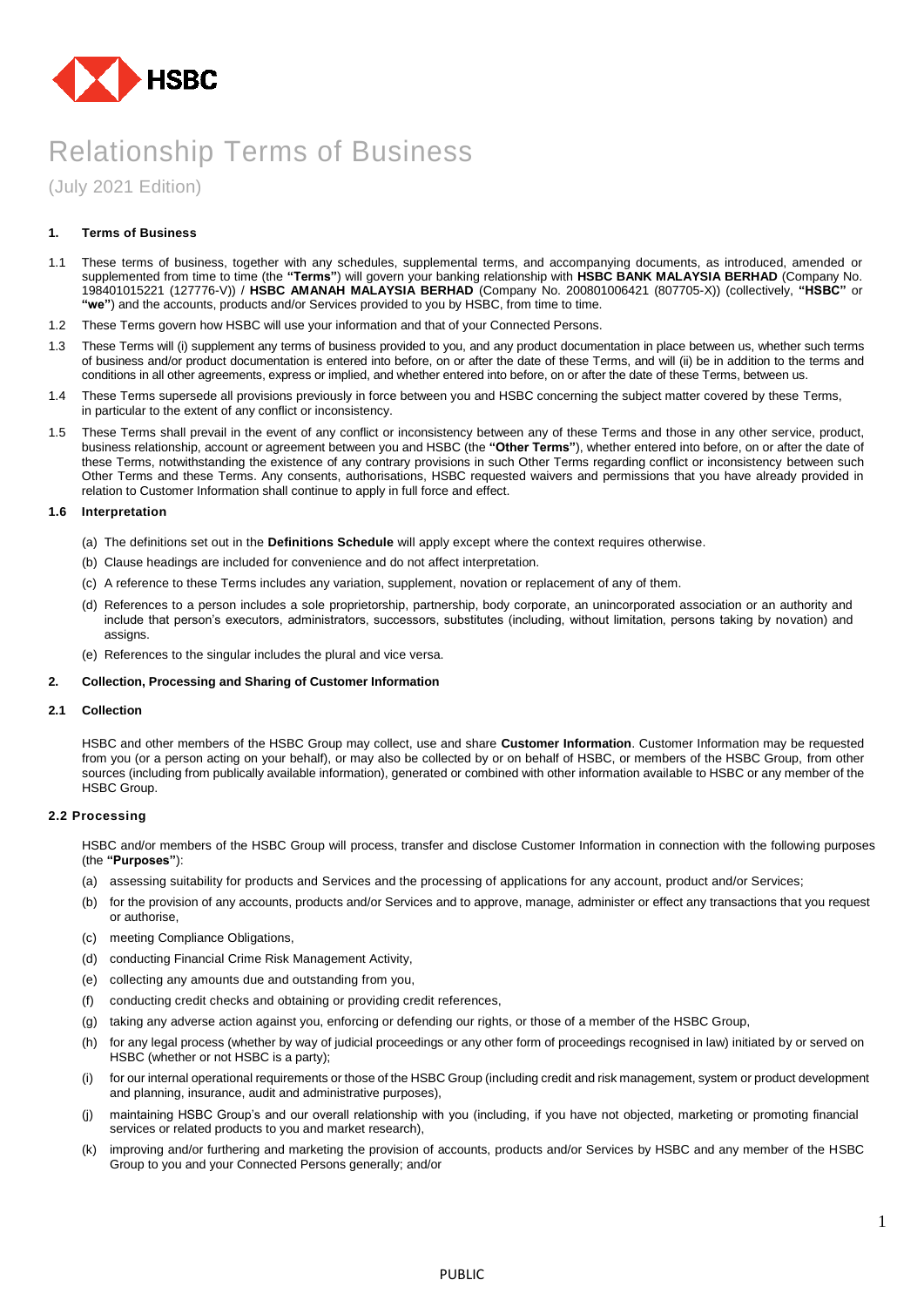

(July 2021 Edition)

(l) any other purposes as may be in accordance with HSBC's general policy on disclosure of Personal Data as set out in statements, circulars, notices or other terms and conditions including, without limitation, the Notice relating to the Personal Data Protection Act, 2010 ("**PDPA Notice**") made available by HSBC to you from time to time.

# **2.3 Sharing**

By using any of the accounts, products and/or Services provided by HSBC, you agree that HSBC may (as necessary and appropriate for the Purposes) transfer and disclose any Customer Information to the following recipients globally (the "**Recipients**") (who may also subsequently process, transfer and disclose such Customer Information for the Purposes):

(a) any member of the HSBC Group which;

- (1) provides group management oversight of HSBC and/or global and regional support, or
- (2) carries on business within the financial services industry, or
- (3) is a provider of services to other members of the HSBC Group;
- (b) any sub-contractors, agents, service providers (including but not limited to professional advisers, solicitors and auditors), or associates of the HSBC Group (including their employees, directors and officers);
- (c) any Authorities;
- (d) anyone acting on your behalf, payment recipients, beneficiaries, account nominees, intermediary, correspondent and agent banks, clearing houses, clearing or settlement systems, market counterparties, upstream withholding agents, swap or trade repositories, stock exchanges, securities central depositories or depository agents, companies in which you have an interest in securities (where such securities are held by HSBC or any member of the HSBC Group for you);
- (e) any party acquiring an interest in or assuming risk in or in connection with the accounts, products and/or Services provided by HSBC;
- (f) other financial institutions, credit reference agencies, credit reporting agencies registered under the Credit Reporting Agencies Act 2010 (as listed on the bank's website at [https://www.hsbc.com.my/help/important-information /](https://www.hsbc.com.my/help/important-information%20/) [https://www.hsbcamanah.com.my/help/important](https://www.hsbcamanah.com.my/help/important-information/)[information/\)](https://www.hsbcamanah.com.my/help/important-information/) or credit bureaus (including those established by Bank Negara Malaysia or any of its subsidiaries, or by any other Authorities), for the purposes of obtaining or providing credit information and/or credit references;
- (g) any third party fund manager providing you with asset management services;
- (h) the Association of Banks in Malaysia (ABM) or Association of Islamic Banking and Financial Institutions Malaysia (AIBIM), as the case may be;
- (i) any debt collection agencies that may be appointed by HSBC;
- (j) any governing or regulatory authority having purview over you;
- (k) any of your present or prospective guarantors or security providers;
- (l) any person HSBC believes in good faith to be tendering payment on your behalf;
- (m) any Connected Persons or persons whom HSBC is satisfied as being members of your governing body, irrespective of whether the persons are authorised signatories and if they are, irrespective of their signing authority for the accounts, products and/or Services provided to you;

wherever located, including in jurisdictions which do not have data protection laws that provide the same level of protection as the jurisdiction in which the accounts, products and/or Services are supplied.

#### **Customer Obligations**

- 2.4 You agree to supply Customer Information, and to inform HSBC promptly, and in any event, within 30 days in writing if there are any changes to Customer Information supplied to HSBC or a member of the HSBC Group from time to time, and to respond to any request from, HSBC, or a member of the HSBC Group.
- 2.5 You confirm and warrant that every Connected Person whose information (including Personal Data or Tax Information) you (or anyone on your behalf) have provided, or will from time to time provide to HSBC or a member of the HSBC Group has been notified of and agreed to the processing, disclosure and transfer of their information as set out in these Terms before their information is provided. You shall, at the same time, advise Connected Persons that they may have rights of access to, and correction of, their Personal Data.
- 2.6 You acknowledge that where:
	- you fail to provide Customer Information that HSBC reasonably requests, or
	- you withhold or withdraw any consents which HSBC may need to process, transfer or disclose Customer Information for the Purposes (except for purposes connected with marketing or promoting products and Services to you), or
	- HSBC, or a member of the HSBC Group, has suspicions regarding the possible commission of Financial Crime or a Customer presents a potential Financial Crime risk to a member of the HSBC Group,

HSBC may:

- (a) be unable to provide new, or continue to provide all or part of the accounts, products and/or Services to you and reserves the right to terminate its banking relationship with you;
- (b) take actions necessary for HSBC or a member of the HSBC Group to meet the Compliance Obligations; and/or
- (c) block or close your account(s).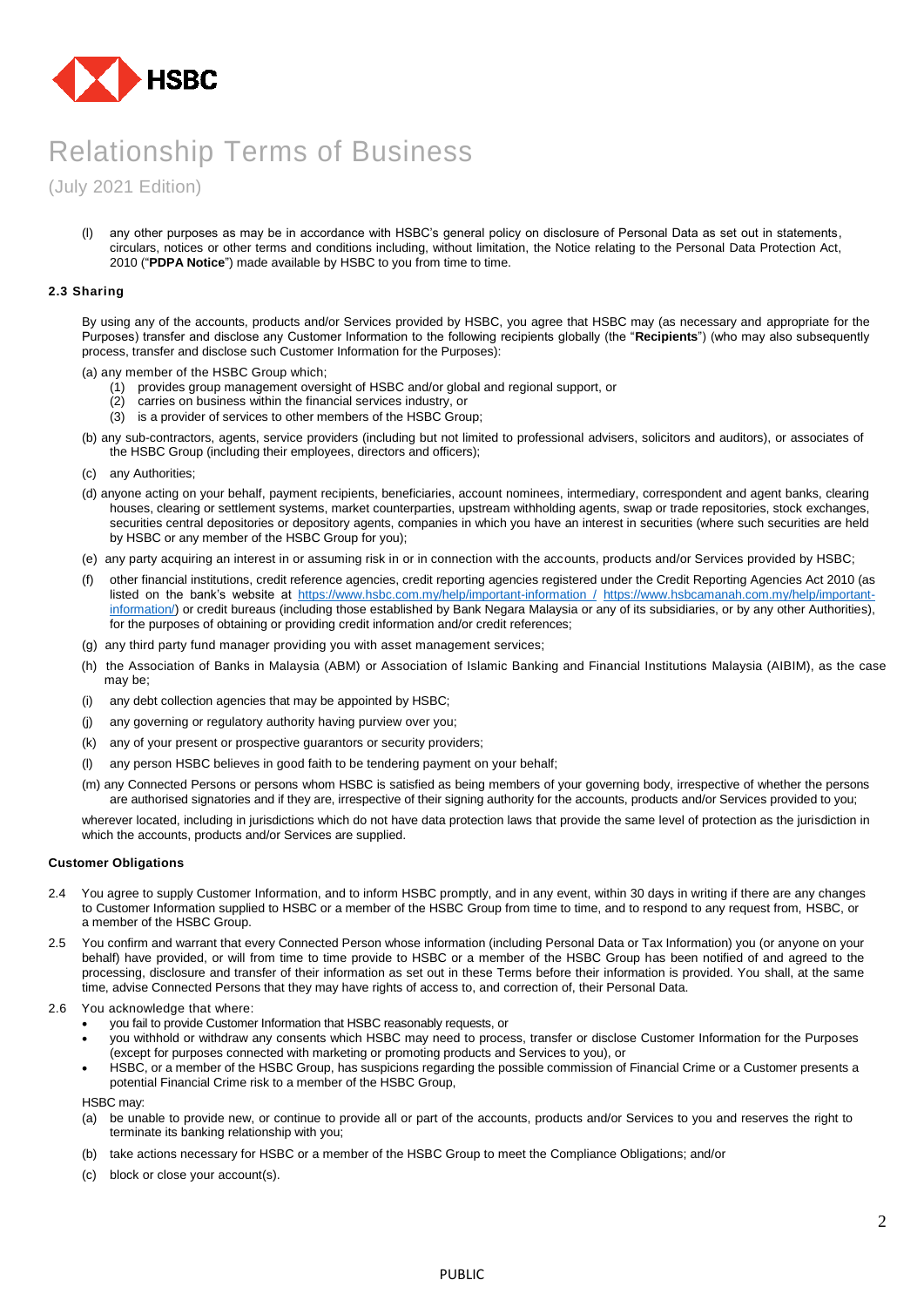

(July 2021 Edition)

In addition, your failure to supply your, or your Connected Person's, Tax Information and accompanying statements, waivers and consents, or other relevant circumstances relating to you or your Connected Persons, may result in HSBC making its own decision with respect to your status, or that of your Connected Persons, including whether to report you to a Tax Authority, and may require HSBC or other persons to withhold amounts as may be legally required by any Tax Authority and paying such amounts to any Tax Authority or to take any of the other measures set out in (a) through (c) above.

# **3. Data Protection**

- 3.1 Whether it is processed in a home jurisdiction or overseas, in accordance with applicable data protection legislation, Customer Information will be protected by a strict code of secrecy and security which all members of the HSBC Group, their staff and third parties are subject to.
- 3.2 Under relevant data protection legislation, an individual can request for access to data, correction of data and types of data held by HSBC. This request should be made in person via any of the bank's branches. You will be asked to complete a data access / correction form and a fee is chargeable as provided in the PDPA Notice. Alternatively, if you are a retail banking customer you may make the changes to your personal data by logging on to HSBC Online Banking (at [www.hsbc.com.my/contact/ /](http://www.hsbc.com.my/contact/%20/) [www.hsbcamanah.com.my/contact/](http://www.hsbcamanah.com.my/contact/) as the case may be) with your Mobile Secure Key or call our Contact Centre with your request without charge.

# **4. Financial Crime Risk Management Activity**

4.1 HSBC, and members of the HSBC Group, are required, and may take any action they consider appropriate, to meet Compliance Obligations in connection with the detection, investigation and prevention of Financial Crime (**"Financial Crime Risk Management Activity"**).

Such action may include, but is not limited to: (a) screening, intercepting and investigating any instruction, communication, drawdown request, application for any accounts, products and/or Services, or any payment sent to or by you, or on your behalf, (b) investigating the source of or intended recipient of funds, (c) combining Customer Information with other related information in the possession of the HSBC Group, and/or (d) making further enquiries as to the status of a person or entity, whether they are subject to a sanctions regime, or confirming a customer's identity and status.

- 4.2 Exceptionally, our Financial Crime Risk Management Activity may lead to us delaying, blocking or refusing the making or clearing of any payment, the processing of your instructions or application for any accounts, products and/or Services or the provision of all or part of any accounts, products and/or the Services. To the extent permissible by law, neither HSBC nor any other member of HSBC Group shall be liable to you or any third party in respect of any loss (however it arose) whether incurred by you or a third party caused in whole or in part in connection with the undertaking of Financial Crime Risk Management Activity.
- 4.3 If you or any of your shareholder (whether direct or indirect, legal or beneficial) is a company incorporated in a country that permits issuance of bearer shares, you confirm and warrant that neither you nor such shareholder has issued any bearer shares and you further undertake that neither you nor such shareholder will issue or convert any of your shares or such shareholder's shares (as the case may be) to bearer form without our prior written consent, failing which we reserve the right to terminate the banking relationship with you.

#### **5. Tax Compliance**

You, and each Connected Person acting in their capacity as a Connected Person (and not in their personal capacity), acknowledge that you are solely responsible for understanding and complying with your tax obligations (including but not limited to, tax payment or filing of returns or other required documentation relating to the payment of all relevant taxes) in all jurisdictions in which those obligations arise and relating to the opening and use of accounts, products and/or Services provided by HSBC and/or members of the HSBC Group. Certain countries may have tax legislation with extra-territorial effect regardless of your or your Connected Person's place of domicile, residence, citizenship or incorporation. HSBC and/or any member of the HSBC Group does not provide tax advice. You are advised to seek independent legal and/or tax advice. HSBC and/or any member of the HSBC Group has no responsibility in respect of your tax obligations in any jurisdiction which they may arise including, without limitation, any that may relate specifically to the opening and use of accounts, products and/or Services provided by HSBC and/or members of the HSBC Group.

#### **6. Miscellaneous**

#### **6.1 Survival Upon Termination**

Clauses 1 to 4 and 6 of these Terms shall survive the termination of these Terms, any termination by HSBC or a member of the HSBC Group of the provision of any Services to you or the closure of your accounts.

# **6.2 Variation**

HSBC may make amendments to these Terms which will become effective on 21 days' notice to you.

#### **6.3 Assignment**

The obligations under these Terms bind you and your respective successors, permitted assigns and personal representatives as applicable. You may not transfer or assign any of your rights and/or obligations under these Terms without our prior written consent.

#### **6.4 Notice**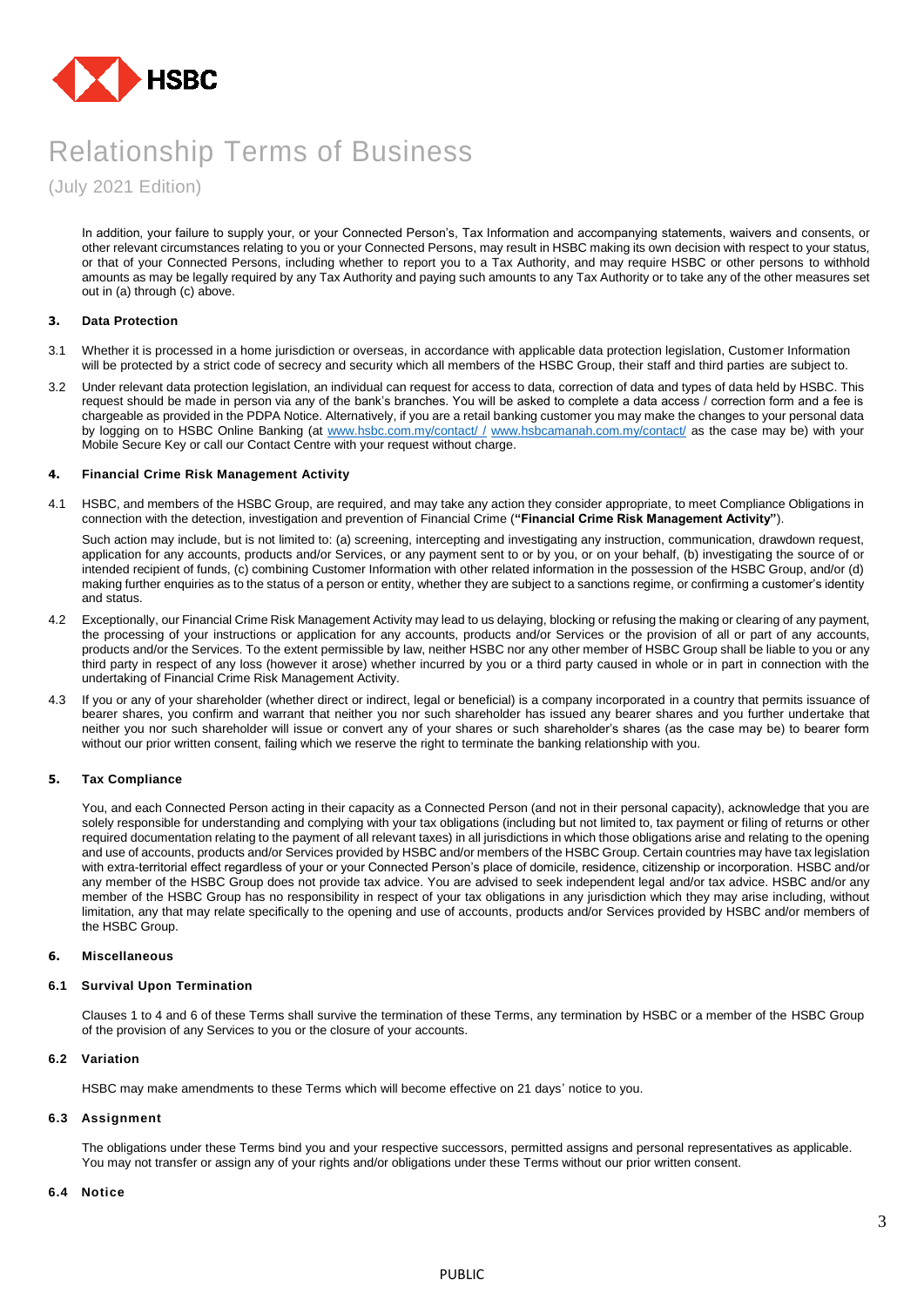

# (July 2021 Edition)

Any notice may be given by ordinary or registered post (not being AR registered post) sent to your last known address and such notice shall be deemed to have been duly delivered three (3) days after it is posted.

# **6.5 Rights and Remedies**

The rights and remedies herein are cumulative and not exclusive of any rights or remedies provided by law. No failure to exercise or delay in exercising the same shall operate as a waiver thereof, nor shall any single or partial exercise thereof preclude any other or further exercise thereof.

### **6.6 Waiver**

In the event that any party fails, or delays, to exercise a right under these Terms, that party may still exercise that right later. Any waiver or any right shall be in writing and limited to the specific circumstances.

# **6.7 Severability**

Each provision of these Terms is severable and if any provision is or becomes illegal, invalid or unenforceable in any jurisdiction, that provision is severed only in that particular jurisdiction. All other provisions shall continue to have effect.

# **6.8 Further Assurances**

You shall from time to time execute such documents and perform such acts and things as we may reasonably require to give full effect to the provisions of these Terms.

# **7. Governing Law and Jurisdiction**

7.1 These Terms and any non-contractual obligations arising out of or in connection with them shall be governed by the laws of Malaysia and the parties submit to the exclusive jurisdiction of the courts of Malaysia.